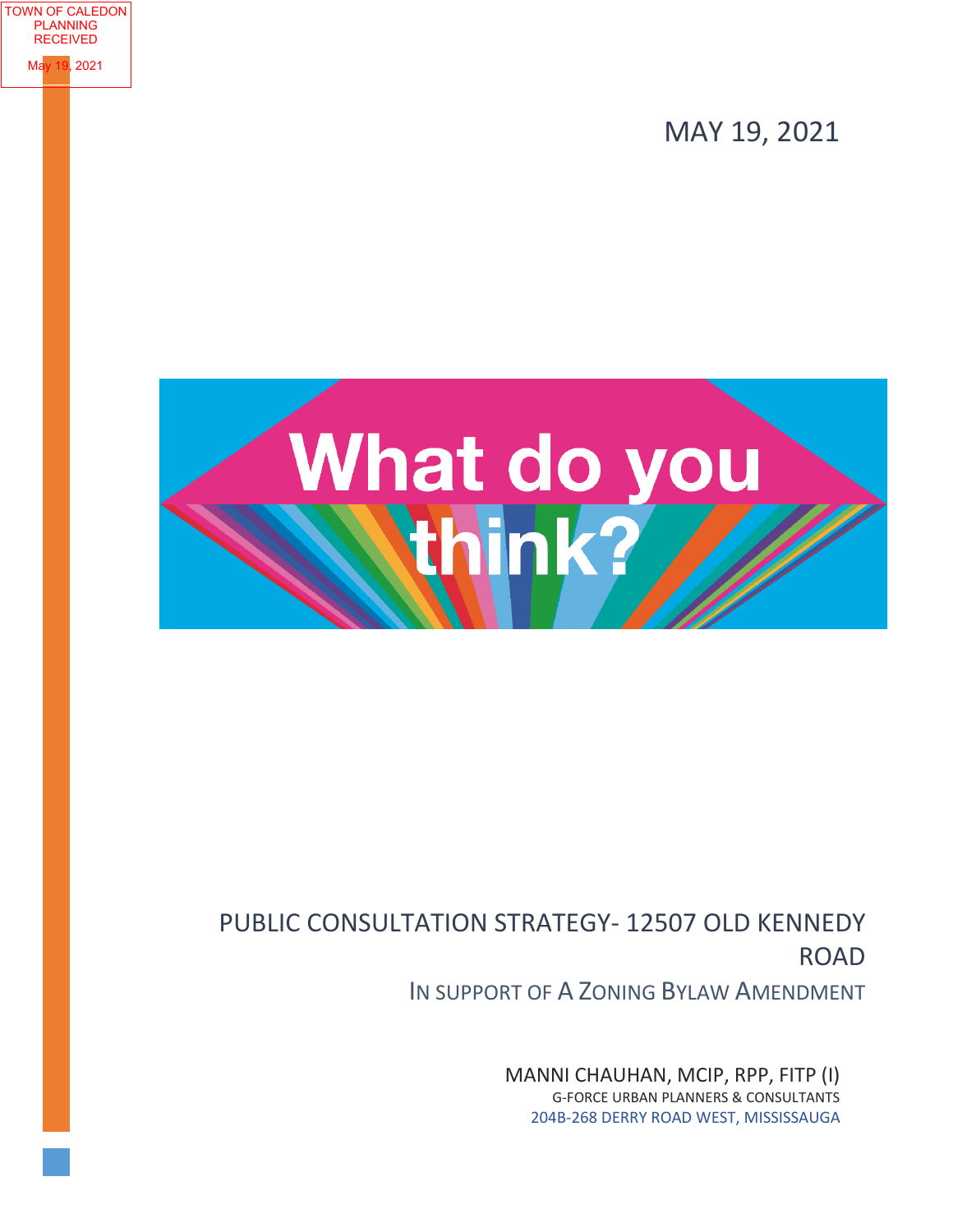#### **Introduction:**

G-force Urban Planners are making an application to Town of Caledon for a Zoning Bylaw Amendment for 12507 Old Kennedy Road, Caledon.

Existing regulations under the Planning Act currently set out minimum requirements regarding the information that must be submitted with each new application. These requirements are usually expanded upon by the relevant municipal official plan in terms of what constitutes a "complete application." The Province now require that applicants submit a "public consultation strategy" as part of their complete application. (Provincial Government, 2018)

### **Engaging the Community**

The success of any Planning and Development project depends to a large extent on how the Community feels about the project. The Community has the knowledge and self interest to examine in detail aspects of the project that may have an impact on their daily lives. In their desire to push forward a project a developer may lose sight of external issues and potential threats to the Community, in terms of noise pollution, traffic and safety, design and location, size and context, use and form to name a few.

The idea behind a successful engagement strategy involves building credibility and trust in the community, to be able to take their views and concerns seriously and involve them in decision making. This involves making changes to the project in ways that would mitigate concerns, build on ides from the community and ensure their continued support to the project.

According to an article by DIY-Creative Place making **(**Artscape, DIY, Artscape's knowledge sharing website for information and inspiration to support creative placemaking in your community) "A comprehensive consultation process allows community members with ideas and concerns to be heard, and even if community members don't ultimately agree with the decisions that are made, they have the benefit of understanding the process of getting there, and the trade offs that were weighed".(artscapediy.org)

While a good community consultation plan should outline a schedule of consultation events and communications, workable milestones, and regular community events, it is important to be able to find an appropriate strategy based on the size of the project. A local project like the one we are proposing does not require a very comprehensive consultation process.

The proposal is for the construction of a 3 single detached dwelling. The Site has an approximate area of 0.2 hectare (2022m<sup>2</sup>)

In view of the above we are inclined to chose a few of the numerous ways available to engage the Community in the Town of Caledon.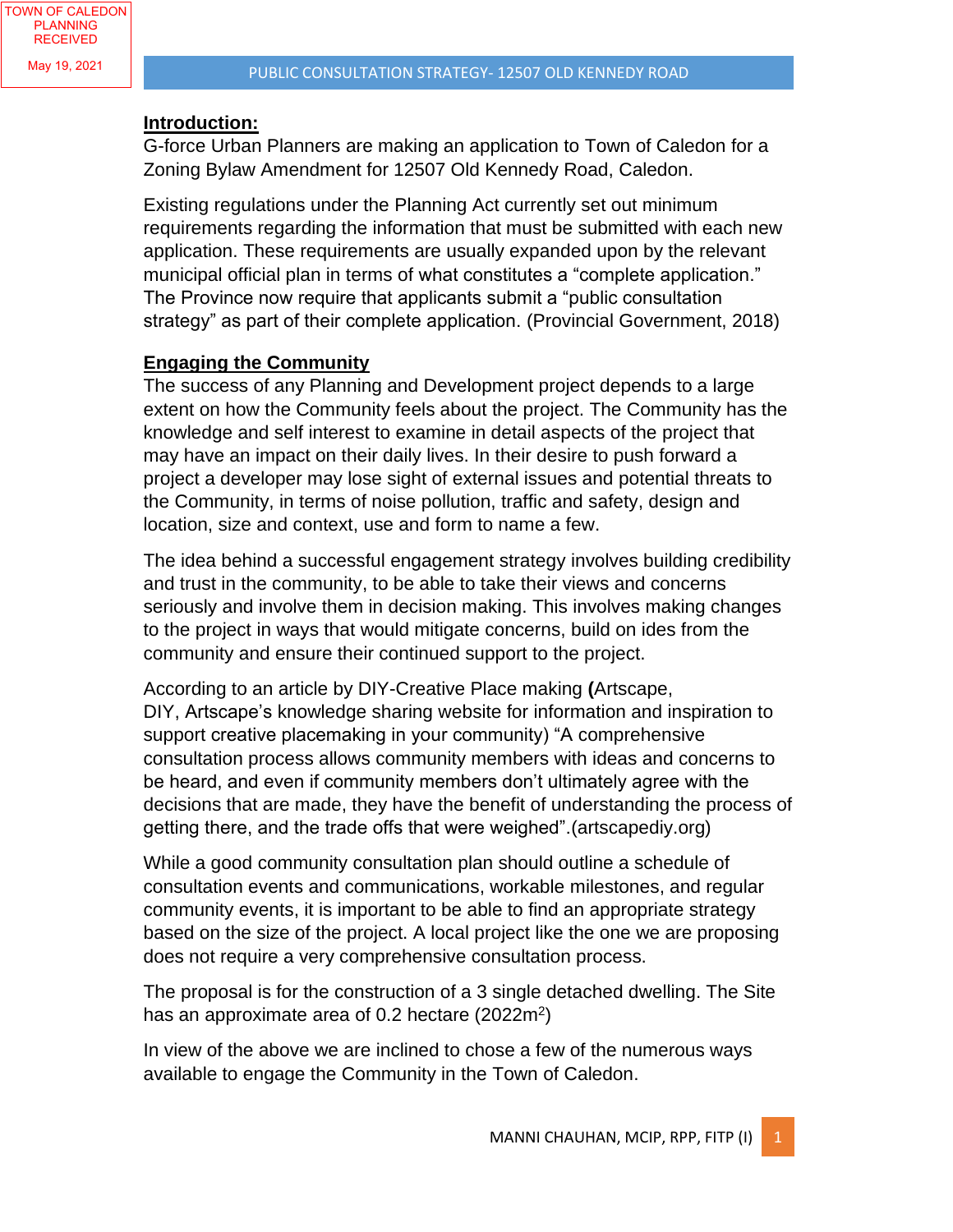The first and foremost strategy is to partnership with the Town of Caledon to find appropriate venues within Town Hall and have resources, facilities and amenities made available to the public that would augment the public engagement strategy by making the process open to all to attend. In this way we will ensure the accommodation and participation of any challenged stakeholders. Barrier free buildings, easy access by way of pedestrian walkways and public transit and safety require that the Municipality share its expertise and loan its buildings to host some of these engagement events.

Apart from this the Town of Caledon undertakes the following Public Engagement process which by itself are adequate for meeting the requirements under the Planning Act related to Public Engagement.

The Town:

- 1. Requires postage of a sign notice of application posted on the subject lands at each frontage;
- 2. Advertises notice of the public meeting in the local paper and on the Town's website;
- 3. Mails notices of a public meeting to property owners within a 240-metre radius of the subject lands;
- 4. Hosts a public open house meeting prior to the statutory public meeting held in accordance with the requirements of the Planning Act.

## **1. Type of Engagement Method**

While there are many different approaches to Public Consultation and Engagement, each project needs to define the extent of that engagement. For example, changes to the Planning Act, requires public to be engaged from all walks of life drawing in organizations, businesses and educationist's province wide.

In this instance, we believe that a 200m radius should suffice as the area for engagement, as indicated in Figure 1.



*Figure 1: Area of flyer distribution*

Though the area represents a fairly large area, consideration will be given to other areas, depending on the method of engagement. For example, if the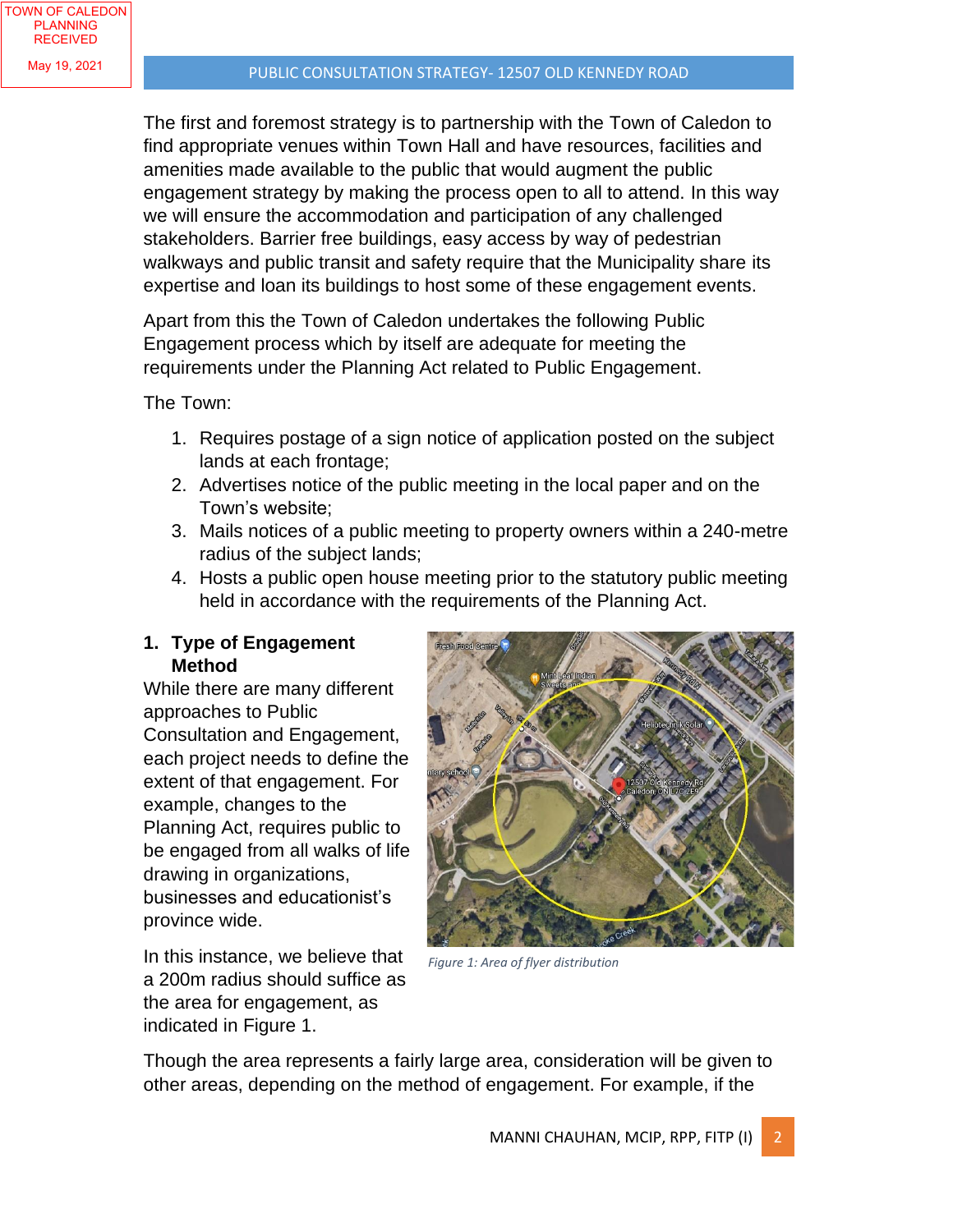Town would consider it appropriate to involve more of its community in the process, they may consider sending out flyers through the mail along with bills or post notices of the events and the proposal on their web site.

### 1.1.Newsletter/Flyers

This is a reasonably good way of communicating with the public. Flyers will be distributed to most households and businesses in a particular area within the 200m radius shown in Figure 1. The flyer will appraise the residents of coming and any timelines for constructions. All queries can be forwarded to a voicemail and responded to within one business day. Also, the community will be free to approach the Planning Staff for details on the project.

### 1.2.Information Open House

According to D.I.Y "These sessions are typically held over the course of an afternoon and evening, and are a drop-in format, with information boards and staff on hand to answer questions. This format can be useful in diffusing anger, mistrust or opposition, by providing a very tangible way for people with concerns to be heard, and to have a true one-on-one conversation about the project. It is important for all staff to be well-versed and consistent in the messages provided to the community, so that there is no inconsistency or confusion created. It is also recommended to provide opportunities for feedback, so that people can think about what they learned and provide considered comments by email, mail, etc." (artscapediy.org)

One Open House will be scheduled in August 2018. This timing is tentative and will need to be fixed with the Planning Staff. Invitations to this event may be hosted on the Town Web site, if so desired and permitted by the Town.

The location and timings once finalized with Planning Staff but will be hosted by us on our web site and Site.

#### 1.3.Signage and Office

We will display the images of the proposed building on a big sign board, with information on contacts, web addresses and details of the project. A location in Caledon will be available where the community can go to seek further information on the project or book residential space

#### 1.4.Web Site

The details of the project will be available on a website that will also be used for sale purposes as also various engagement events scheduled.

Also, the Town will be requested to host some of the information related to:

- Details of the project
- Open information house schedule
- Contact details for information gathering